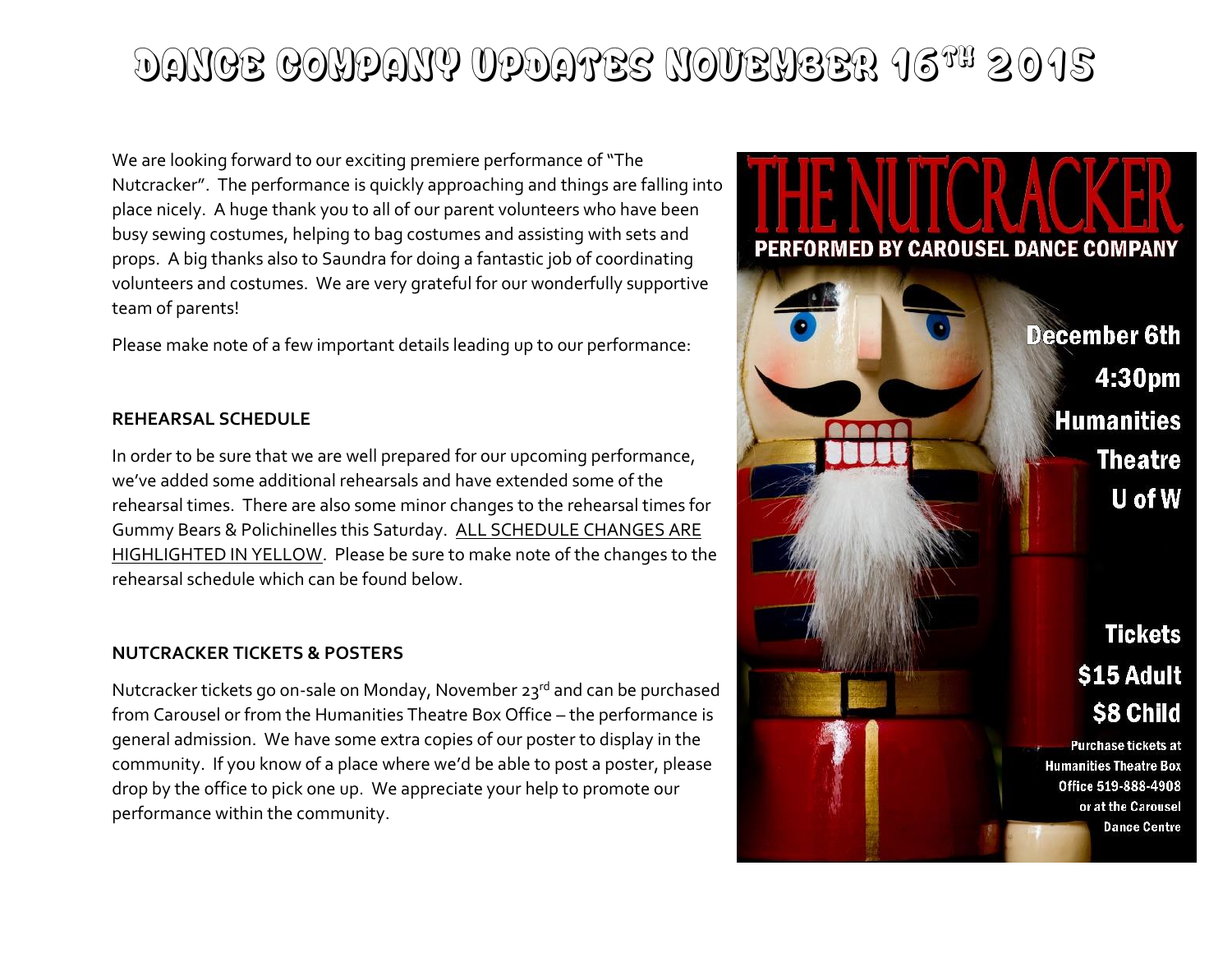#### **CAROUSEL COMPANY NEWS**

As the performance approaches, please be sure to check the Company News page on our website as we'll be posting any future correspondence regarding the performance on the news page - <http://www.carouseldancecentre.ca/company-news>Bookmark it and check it often.

#### **SYMPHONY REHEARSALS**

Some important information about our symphony performance casting and rehearsals will be forwarded soon. To get a head start on the pieces for symphony, we plan to have rehearsals on Saturday, December 12<sup>th</sup> & 19<sup>th</sup>. Students in levels 6A and above should try to keep these dates available.

#### **LIKE US ON FACEBOOK**



Carousel's Facebook page is up & running. Be sure to check out the page for posts on what we've been up as well as interesting links and news. From time to time, we will post photos of our Dance Company members at performances and events. If you do not want your child's photo on our Facebook page, please be sure to let us know  $\odot$  THANKS!

#### **SCHOOL PERFORMANCES**

As mentioned at our Company meeting in September, we have opted not to do school performances of the Nutcracker this year. We hope to work towards doing a school performances next December.

### **SCROLL DOWN TO PAGE 3 FOR IMPORTANT SCHEDULE CHANGES AND MAKE A NOTE OF UPDATED TIMES ON YOUR CALENDAR!!**